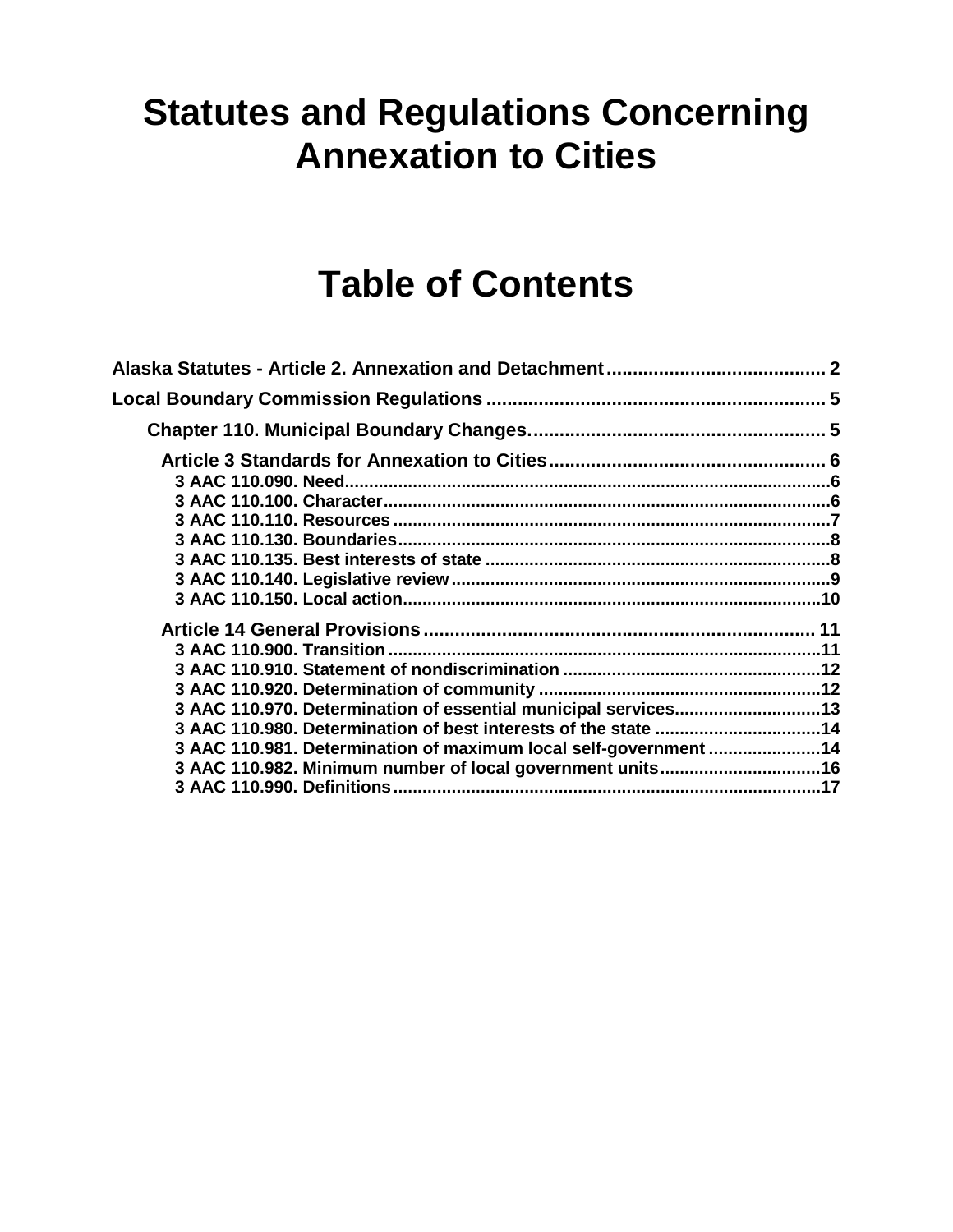# **ALASKA STATUTES**

## **Article 2. Annexation and Detachment**

#### **Section**

040. Local Boundary Commission **060.** Application

050. Annexation of military reservations<br>055. Property Taxes in annexed or detac

Property Taxes in annexed or detached areas

## **Sec. 29.06.040. Local Boundary Commission**

(a) The Local Boundary Commission may consider any proposed municipal boundary change. The commission may amend the proposed change and may impose conditions on the proposed change. If the commission determines that the proposed change, as amended or conditioned if appropriate, meets applicable standards under the state constitution and commission regulations and is in the best interests of the state, it may accept the proposed change. Otherwise it shall reject the proposed change. A Local Boundary Commission decision under this subsection may be appealed under AS 44.62 (Administrative Procedure Act).

(b) The Local Boundary Commission may present a proposed municipal boundary change to the legislature during the first 10 days of a regular session. The change becomes effective 45 days after presentation or at the end of the session, whichever is earlier, unless disapproved by a resolution concurred in by a majority of the members of each house.

(c) In addition to the regulations governing annexation by local action adopted under AS 44.33.812, the Local Boundary Commission shall establish procedures for annexation and detachment of territory by municipalities by local action. The procedures established under this subsection must include a provision that

(1) a proposed annexation must be approved by a majority of votes on the question cast by voters residing in the annexing municipality;

(2) a proposed annexation or detachment must be approved by a majority of votes on the question cast by voters residing in the area proposed to be annexed or detached;

(3) municipally owned property adjoining the municipality may be annexed by ordinance without voter approval; and

(4) an area adjoining the municipality may be annexed by ordinance without an election if all property owners and voters in the area petition the governing body.

(d) A boundary change effected under (a) and (b) of this section prevails over a boundary change initiated by local action, without regard to priority in time. (§ 5 ch 74 SLA 1985; am § 14 ch 58 SLA 1994; am § 36 ch 30 SLA 1996; am § 29 ch 58 SLA 1999; am § 3 ch 86 SLA 1999; am § 3 ch 46 SLA 2006)

> *Effect of amendments*. — The 2006 amendment, effective May 28, 2006, inserted paragraph (c)(1), making related changes, and substituted "or detachment" for "and detachment" in paragraph (c)(2).

The second 1999 amendment, effective September 28, 1999, rewrote subsection (a).

The first 1999 amendment, effective July 1, 1999, made a section reference substitution in the introductory language of subsection (c).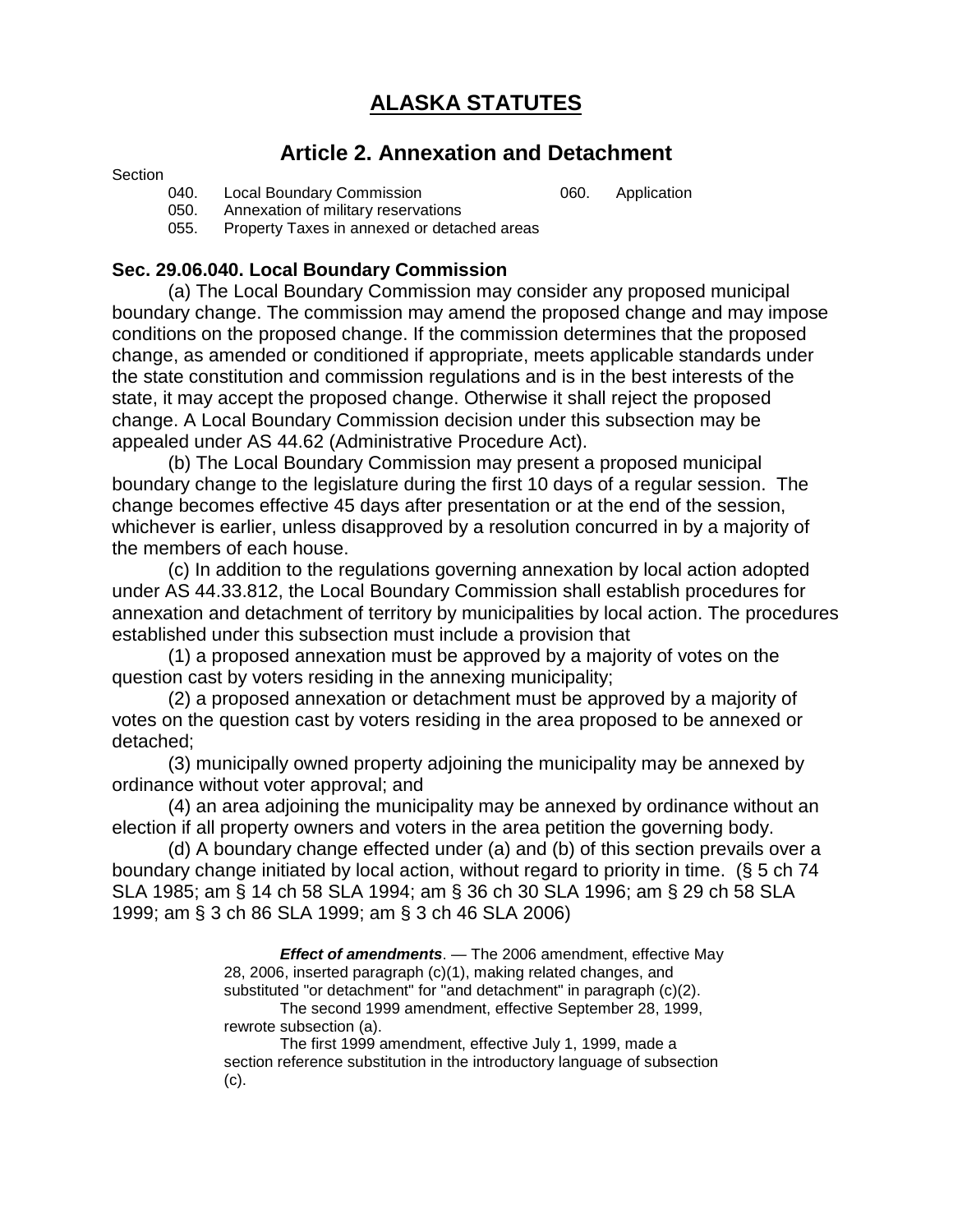The 1996 amendment, effective May 16, 1996, inserted "must" in the second sentence of subsection (c).

The 1994 amendment, effective August 22, 1994, in subsection (a), in the second sentence, substituted "amend" for "alter the boundaries" and deleted "as altered" at the end.

**Cross References**. — For further provisions relating to Local Boundary Commission procedures, see AS 44.33.810 - 44.33.828.

**Notes to Decisions** - Defining boundaries is a legislative function. — The creation of municipalities, and the defining of the extent of the boundaries thereof, involve the exercise of legislative, not judicial, power. Town of Fairbanks v. Barrack, 282 F. 417 (9th Cir. 1922), cert. denied, 261 U.S. 615, 43 S. Ct. 361, 67 L. Ed. 828 (1923); In re Annexation to City of Anchorage, 146 F. Supp. 98 (D. Alaska 1956), decided under former, similar law.

**Expansion of municipal boundaries is matter of statewide**  concern. — Those who reside or own property in the area to be annexed have no vested right to insist that annexation take place only with their consent. The subject of expansion of municipal boundaries is legitimately the concern of the state as a whole, and not just that of the local community. Fairview Pub. Util. Dist. No. 1 v. City of Anchorage, Sup. Ct. Op. No. 61 (File Nos. 69, 71), 368 P.2d 540 (Alaska), appeal dismissed and cert. denied, 371 U.S. 5, 83 S. Ct. 39, 9 L. Ed. 2d 49 (1962), decided under former, similar law.

**Annexation procedure may be changed.** — The state may permit residents of local communities to determine annexation questions at an election. But when this has been done, the state is not irrevocably committed to that arrangement. If the citizens of the state, in adopting a constitution, decide that it is in the public interest to establish another election procedure, there is no constitutional obstacle to that course of action. Fairview Pub. Util. Dist. No. 1 v. City of Anchorage, Sup. Ct. Op. No. 61 (File Nos. 69, 71), 368 P.2d 540 (Alaska), appeal dismissed and cert. denied, 371 U.S. 5, 83 S. Ct. 39, 9 L. Ed. 2d 49 (1962), decided under former, similar law.

**One proceeding for annexing several tracts**. — See In re Town of Sitka, 11 Alaska 201 (1946), decided under former, similar law.

**Areas in public utility district may be annexed**. — The fact that the areas are embraced within a public utility district constitutes no bar to annexation. In re Annexation to City of Anchorage, 129 F. Supp. 551 (D. Alaska 1955), decided under former, similar law. See Fairview Pub. Util. Dist. No. 1 v. City of Anchorage, Sup. Ct. Op. No. 61 (File Nos. 69, 71), 368 P.2d 540 (Alaska), appeal dismissed and cert. denied, 371 U.S. 5, 83 S. Ct. 39, 9 L. Ed. 2d 49 (1962), decided under former, similar law.

**Consent of voters in district required if annexation proceeds under this article.** — The provision of former AS 42.35.370 providing for dissolution of a utility district with the consent of the voters when "the whole or the integral part of a district becomes annexed to an incorporated city" has application only where annexation takes place under the petition-election procedure of this article and has no application where annexation takes place under a different method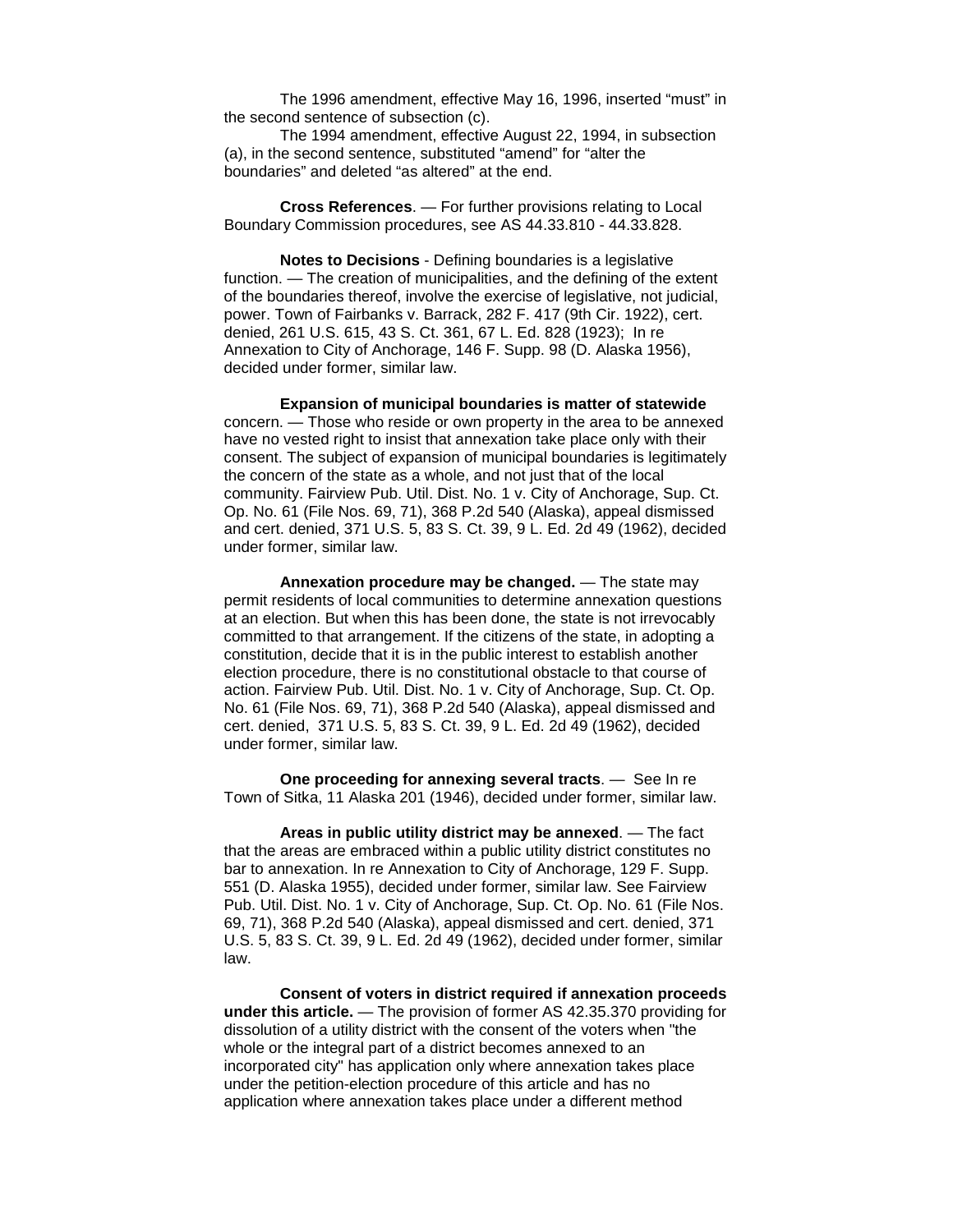established by Alaska Const., art. X, § 12. Fairview Pub. Util. Dist. No. 1 v. City of Anchorage, Sup. Ct. Op. No. 61 (File Nos. 69, 71), 368 P.2d 540 (Alaska), appeal dismissed and cert. denied, 371 U.S. 5, 83 S. Ct. 39, 9 L. Ed. 2d 49 (1962), decided under former, similar law.

#### **Collateral references**.

56 Am. Jur. 2d, Municipal Corporations, Counties, and Other Political Subdivisions, §§ 55-80, 137.

62 C. J. S., Municipal Corporations, §§ 42-46.

Capacity to attack the fixing or extension of municipal limits or boundary. 13 ALR2d 1279; 17 ALR5th 195.

Proper remedy or procedure for attacking legality of proceedings annexing territory to municipal corporation. 18 ALR2d 1255.

What zoning regulations are applicable to territory annexed to a municipality. 41 ALR2d 1463.

What land is contiguous or adjacent to municipality so as to be subject to annexation. 49 ALR3d 589; 64 ALR3d 187.

Right of one governmental subdivision to challenge annexation proceedings by another such subdivision. 17 ALR5th 195.

Cited in State v. Prince, 53 P.3d 157 (Alaska Ct. App. 2002).

#### **Sec. 29.06.050. Annexation of military reservations**

A military reservation may be annexed to a municipality in the same manner as prescribed for other territory under AS 29.06.040. If a city in a borough annexes a military reservation under this section, the area encompassing the military reservation automatically is annexed to the borough in which the city is located. (§ 5 ch 74 SLA 1985)

#### **Sec. 29.06.055. Property taxes in annexed or detached areas.**

(a) Unless the annexation takes effect on January 1, the annexing municipality may not levy property taxes in an annexed area before January 1 of the year immediately following the year in which the annexation takes effect. However, notwithstanding other provisions of law, the municipality may provide services in the annexed area that are funded wholly or partially with property taxes during the period before the municipality may levy property taxes in the annexed area.

(b) If an area is detached from a municipality, all property taxes that are levied by that municipality on property in the detached area based on an assessment that occurred before the effective date of the detachment remain valid. AS 29.45.290 - 29.45.500 apply to the enforcement of those taxes. (§ 2 ch 12 SLA 2004)

> **Effective Date Notes.** Section 2, ch. 12, SLA, which enacted this section, became effective July 5, 2004.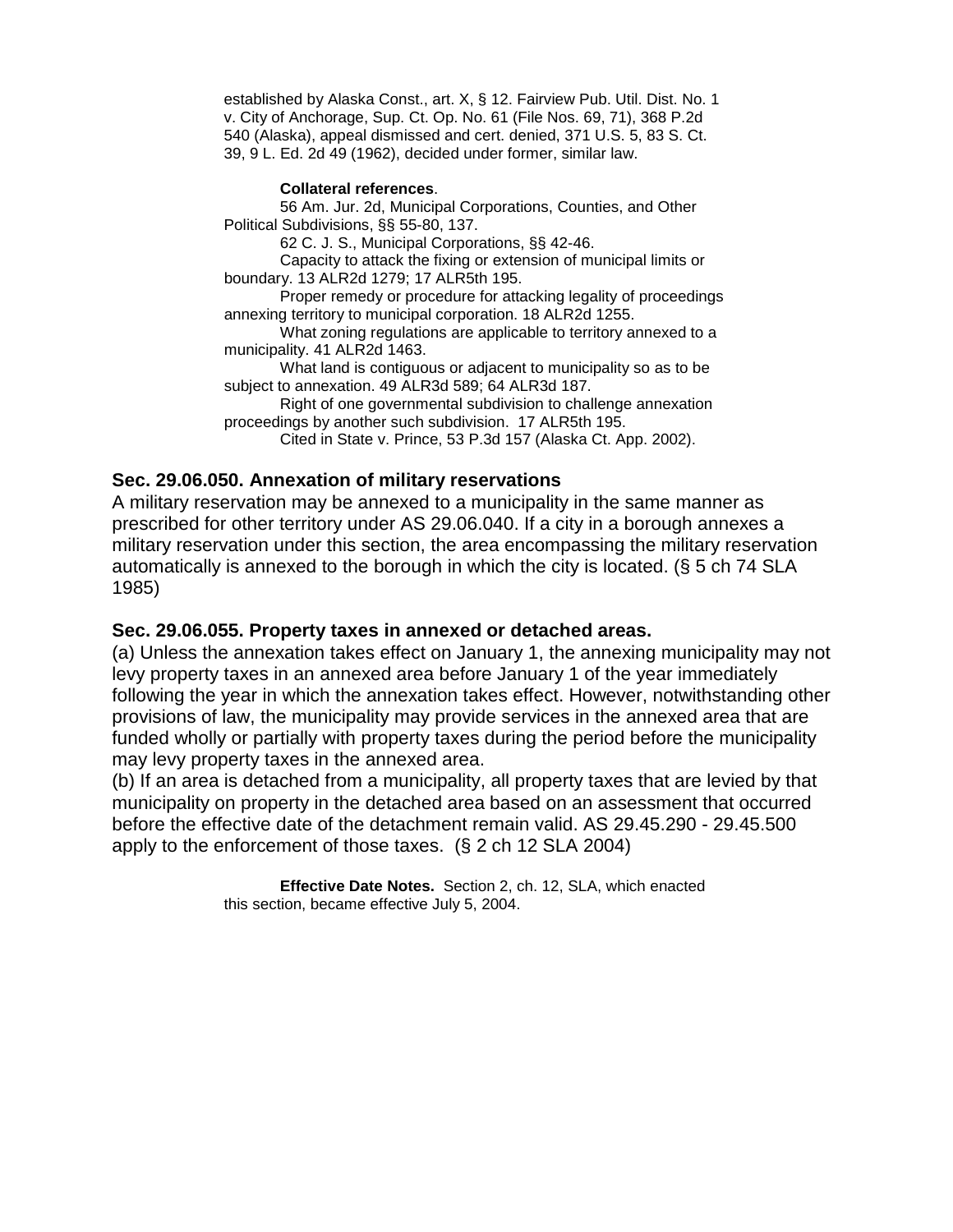# <span id="page-4-0"></span>**Local Boundary Commission Regulations**

**Chapter 110. Municipal Boundary Changes.**

(Only municipal boundary changes relating to annexation included)

- <span id="page-4-1"></span>**1. Standards for Annexation to Cities. (3 AAC 110.090 - 3 AAC 110.150)**
- **2. General Provisions. (3 AAC 110.900 - 3 AAC 110.990)**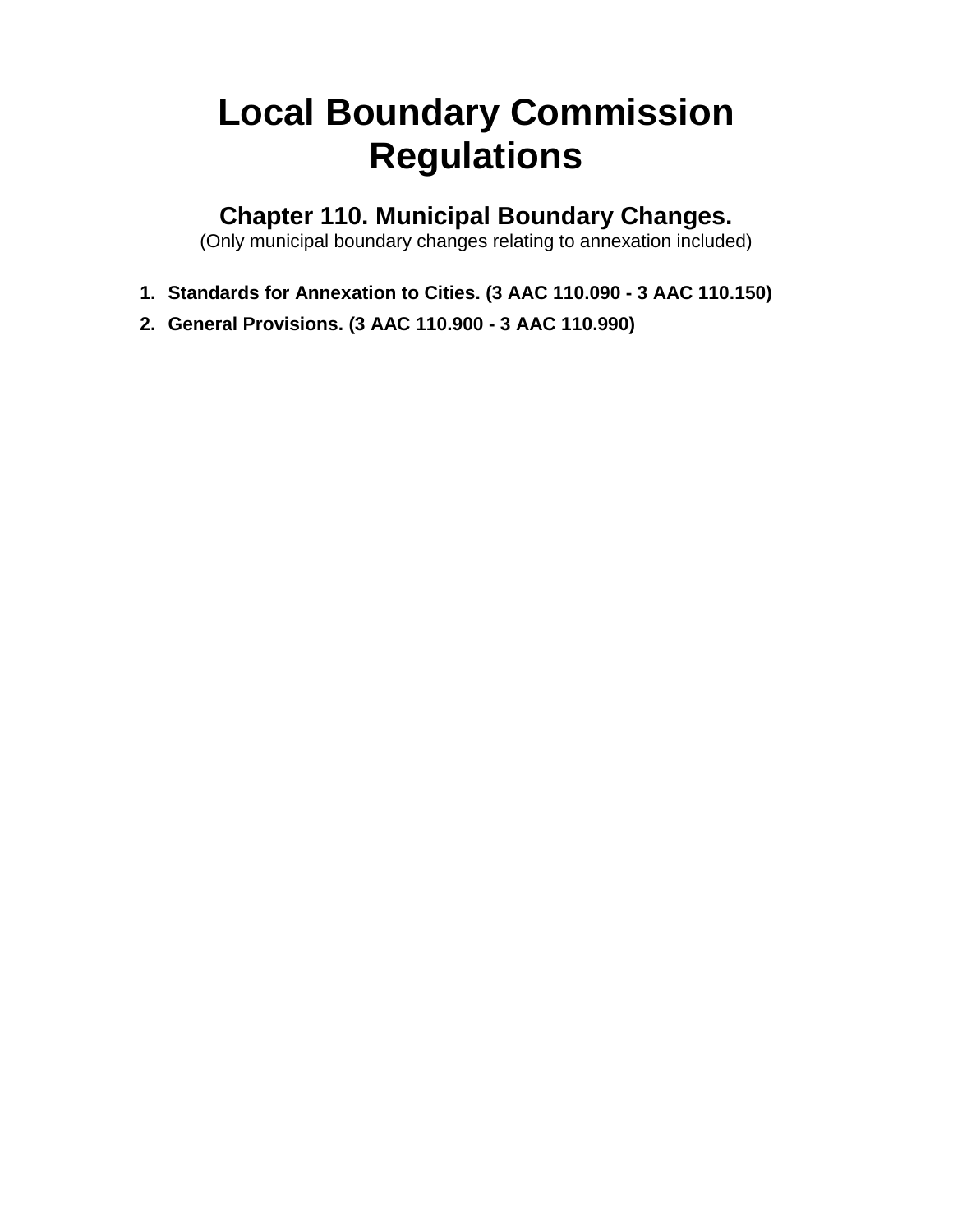## **Article 3 Standards for Annexation to Cities**

### <span id="page-5-0"></span>**Section**

- **090. Need.**
- **100. Character.**
- **110. Resources.**

**120. Population.**

- **130. Boundaries.**
- **135. Best interests of state.**
- **140. Legislative review.**
- **150. Local action.**

## <span id="page-5-1"></span>**3 AAC 110.090. Need**

- (a) The territory must exhibit a reasonable need for city government. In this regard, the commission may consider relevant factors, including
	- (1) existing or reasonably anticipated social or economic conditions, including the extent to which residential and commercial growth of the community has occurred or is reasonably expected to occur beyond the existing boundaries of the city during the 10 years following the effective date of annexation;
	- (2) existing or reasonably anticipated health, safety, and general welfare conditions;
	- (3) existing or reasonably anticipated economic development;
	- (4) adequacy of existing services;
	- (5) extraterritorial powers available to the city to which the territory is proposed to be annexed and extraterritorial powers of nearby municipalities; and
	- (6) whether residents or property owners within the territory receive, or may be reasonably expected to receive, directly or indirectly, the benefit of services and facilities provided by the annexing city.
- (b) Territory may not be annexed to a city if essential municipal services can be provided more efficiently and more effectively by another existing city or by an organized borough, on an areawide basis or nonareawide basis, or through a borough service area that, in the determination of the commission, was established in accordance with art. X, sec. 5, Constitution of the State of Alaska.

History: Eff. 7/31/92, Register 123; am 5/19/2002, Register 162; am 1/9/2008, Register 185

## *Authority:*

Art. X, sec. 1, Ak Const. Art. X, sec. 3, Ak Const. Art. X, sec. 5, Ak Const.

Art. X, sec. 7, Ak Const. Art. X, sec. 12, Ak Const. AS 29.06.040

AS 44.33.812

## <span id="page-5-2"></span>**3 AAC 110.100. Character**

The territory must be compatible in character with the annexing city. In this regard, the commission may consider relevant factors, including the

- (1) land use, subdivision platting, and ownership patterns;
- (2) salability of land for residential, commercial, or industrial purposes;
- (3) population density;
- (4) cause of recent population changes;
- (5) suitability of the territory for reasonably anticipated community purposes;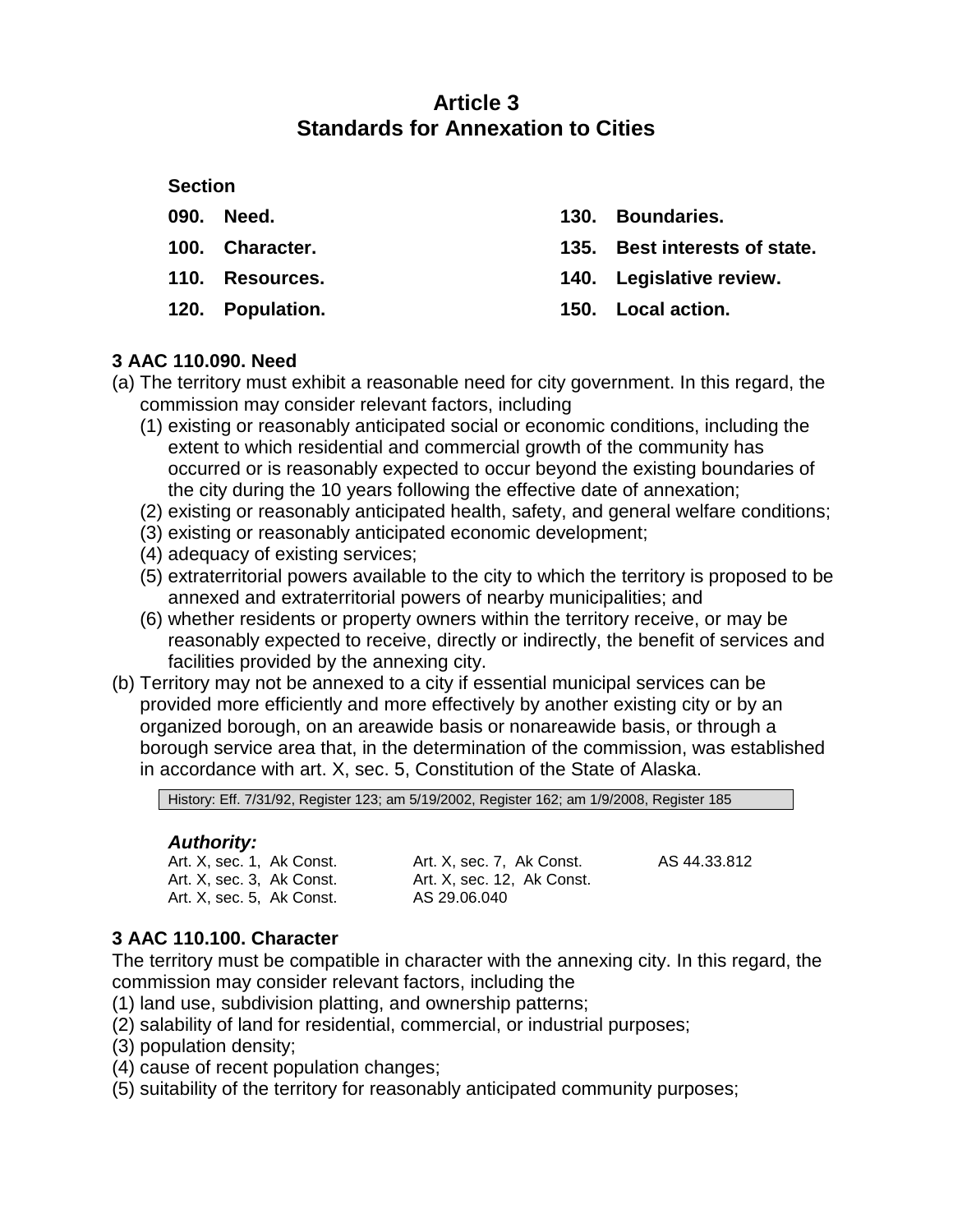- (6) existing and reasonably anticipated transportation patterns and facilities; and
- (7) natural geographical features and environmental factors.

History: Eff. 7/31/92, Register 123; am 5/19/2002, Register 162; am 1/9/2008, Register 185

## *Authority:*

Art. X, sec. 7, Ak Const.

Art. X, sec. 1, Ak Const. Art. X, sec. 12, Ak Const. AS 29.06.040

AS 44.33.812

## <span id="page-6-0"></span>**3 AAC 110.110. Resources**

The economy within the proposed expanded boundaries of the city must include the human and financial resources necessary to provide essential municipal services on an efficient, cost-effective level. In this regard, the commission may consider relevant factors, including the

- (1) reasonably anticipated functions of the city in the territory being annexed;
- (2) reasonably anticipated new expenses of the city that would result from annexation;
- (3) actual income and the reasonably anticipated ability to generate and collect local revenue and income from the territory;
- (4) feasibility and plausibility of those aspects of the city's anticipated operating and capital budgets that would be affected by the annexation through the period extending one full fiscal year beyond the reasonably anticipated date for completion of the transition set out in 3 AAC 110.900;
- (5) economic base of the territory within the city after annexation;
- (6) valuations of taxable property in the territory proposed for annexation;
- (7) land use in the territory proposed for annexation;
- (8) existing and reasonably anticipated industrial, commercial, and resource development in the territory proposed for annexation;
- (9) personal income of residents in the territory and in the city; and
- (10) need for and availability of employable skilled and unskilled persons to serve the city government as a result of annexation.

History: Eff. 7/31/92, Register 123; am 5/19/2002, Register 162; am 1/9/2008, Register 185

## *Authority:*

Art. X, sec. 1, Ak Const. Art. X, sec. 7, Ak Const.

Art. X, sec. 12, Ak Const. AS 44.33.812 AS 29.06.040

## **3 AAC 110.120. Population**

The population within the proposed expanded boundaries of the city must be sufficiently large and stable to support the extension of city government. In this regard, the commission may consider relevant factors, including

- (1) census enumerations;
- (2) duration of residency;
- (3) historical population patterns;
- (4) seasonal population changes;
- (5) age distributions;
- (6) contemporary and historical public school enrollment data; and
- (7) nonconfidential data from the Department of Revenue regarding applications under AS 43.23 for permanent fund dividends.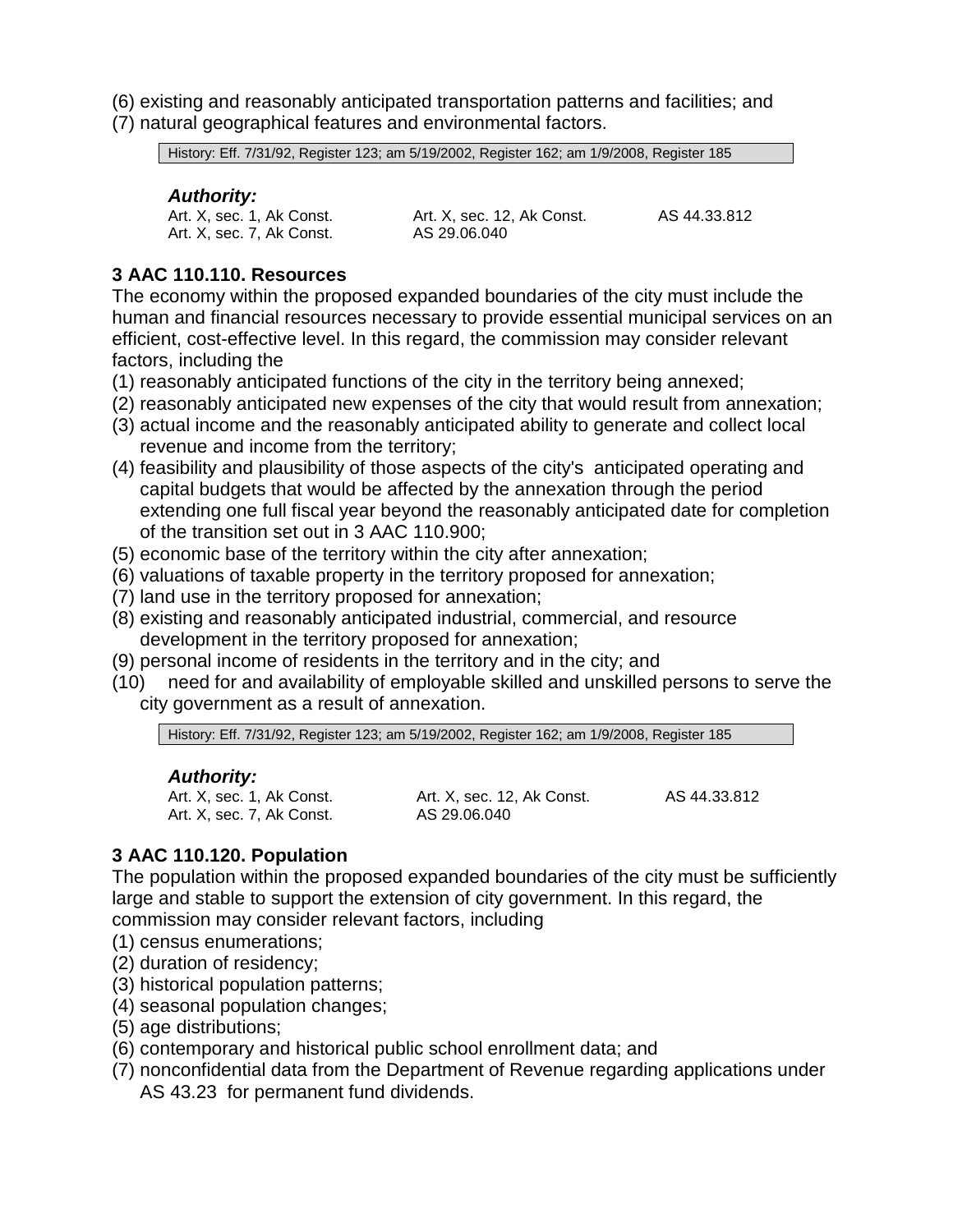History: Eff. 7/31/92, Register 123; am 5/19/2002, Register 162; am 1/9/2008, Register 185

#### *Authority:*

Art. X, sec. 1, Ak Const. Art. X, sec. 7, Ak Const. Art. X, sec. 12, Ak Const. AS 29.06.040

AS 44.33.812

## <span id="page-7-0"></span>**3 AAC 110.130. Boundaries**

- (a) The proposed expanded boundaries of the city must include all land and water necessary to provide the development of essential municipal services on an efficient, cost-effective level. In this regard, the commission may consider relevant factors, including
	- (1) land use and ownership patterns;
	- (2) population density;
	- (3) existing and reasonably anticipated transportation patterns and facilities;
	- (4) natural geographical features and environmental factors; and
	- (5) extraterritorial powers of cities.
- (b) Absent a specific and persuasive showing to the contrary, the commission will presume that territory that is not contiguous to the annexing city, or that would create enclaves in the annexing city, does not include all land and water necessary to allow for the development of essential municipal services on an efficient, cost-effective level.
- (c) To promote the limitation of community, the proposed expanded boundaries of the city
	- (1) must be on a scale suitable for city government and may include only that territory comprising an existing local community, plus reasonably predictable growth, development, and public safety needs during the 10 years following the effective date of annexation; and
	- (2) may not include entire geographical regions or large unpopulated areas, except if those boundaries are justified by the application of the standards in 3 AAC 110.090 - 3 AAC 110.135 and are otherwise suitable for city government.
- (d) If a petition for annexation to a city describes boundaries overlapping the boundaries of an existing organized borough, the petition for annexation must also address and comply with the standards and procedures for either annexation of the enlarged city to the existing organized borough or detachment of the enlarged city from the existing organized borough. If a petition for annexation to a city describes boundaries overlapping the boundaries of another existing city, the petition for annexation must also address and comply with the standards and procedures for detachment of territory from a city, merger of cities, or consolidation of cities.

History: Eff. 7/31/92, Register 123; am 5/19/2002, Register 162; am 1/9/2008, Register 185

## *Authority:*

Art. X, sec. 1, Ak Const. Art. X, sec. 7, Ak Const. Art. X, sec. 12, Ak Const. AS 29.06.040

AS 44.33.812

## <span id="page-7-1"></span>**3 AAC 110.135. Best interests of state**

In determining whether annexation to a city is in the best interests of the state under AS 29.06.040(a), the commission may consider relevant factors, including whether annexation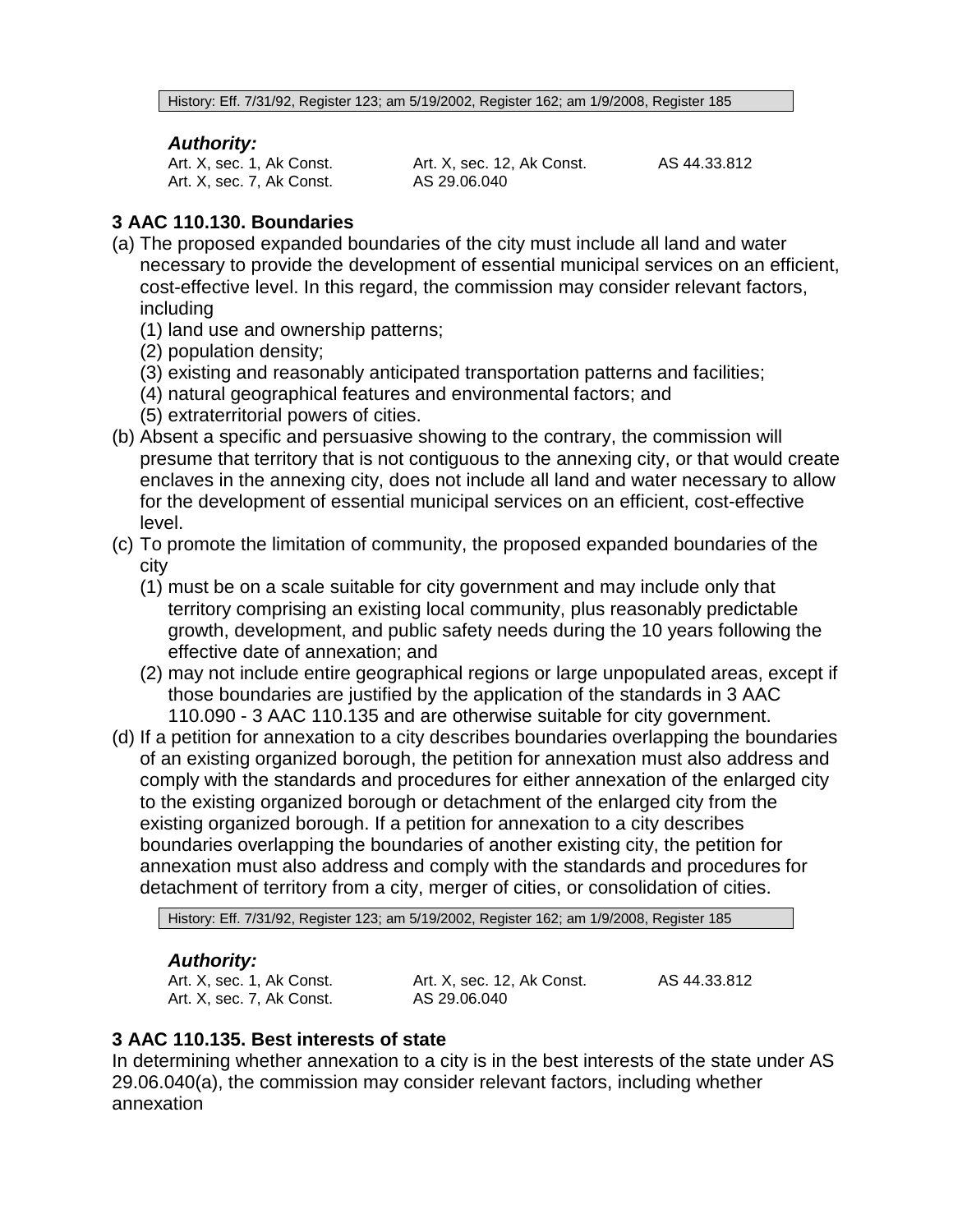- (1) promotes maximum local self-government, as determined under 3 AAC 110.981;
- (2) promotes a minimum number of local government units, as determined under 3 AAC 110.982 and in accordance with art. X, sec. 1, Constitution of the State of Alaska; and
- (3) will relieve the state government of the responsibility of providing local services.

| History: Eff. 5/19/2002, Register 162; am 1/9/2008, Register 185 |                           |              |
|------------------------------------------------------------------|---------------------------|--------------|
| <b>Authority:</b>                                                |                           |              |
| Art. X, sec. 1, Ak Const.                                        | Art. X, sec. 7, Ak Const. | AS 29.06.040 |

Art. X, sec. 12, Ak Const.

AS 44.33.812

## <span id="page-8-0"></span>**3 AAC 110.140. Legislative review**

Art. X, sec. 5, Ak Const.

Territory that meets the annexation standards specified in 3 AAC 110.090 – 3 AAC 110.135 may be annexed to a city by the legislative review process if the commission also determines that any one of the following circumstances exists:

- (1) the territory is wholly or substantially surrounded by the annexing city;
- (2) the health, safety, or general welfare of city residents is or will be endangered by conditions existing or potentially developing in the territory, and annexation will enable the city to regulate or control the detrimental effects of those conditions;
- (3) the extension of city services or facilities into the territory is necessary to enable the city to provide adequate services to city residents, and it is impossible or impractical for the city to extend the facilities or services unless the territory is within the boundaries of the city;
- (4) residents or property owners within the territory receive, or may be reasonably expected to receive, directly or indirectly, the benefit of city government without commensurate tax contributions, whether these city benefits are rendered or received inside or outside the territory, and no practical or equitable alternative method is available to offset the cost of providing these benefits;
- (5) annexation of the territory will enable the city to plan and control reasonably anticipated growth or development in the territory that otherwise may adversely impact the city;
- (6) repealed 5/19/2002;
- (7) annexation of the territory will promote
	- (A) maximum local self-government, as determined under 3 AAC 110.981; and
	- (B) a minimum number of local government units, as determined under 3 AAC 110.982 and in accordance with art. X, sec. 1, Constitution of the State of Alaska;
- (8) annexation of the territory will enhance the extent to which the existing city meets the standards for incorporation of cities, as set out in the Constitution of the State of Alaska, AS 29.05, and 3 AAC 110.005 - 3 AAC 110.042, and is in the best interests of the state;
- (9) the commission determines that specific policies set out in the Constitution of the State of Alaska, AS 29.04, AS 29.05, or AS 29.06 are best served through annexation of the territory by the legislative review process, and that annexation is in the best interests of the state.

History: Eff. 7/31/92, Register 123; am 5/19/2002, Register 162; am 1/9/2008, Register 185

*Authority*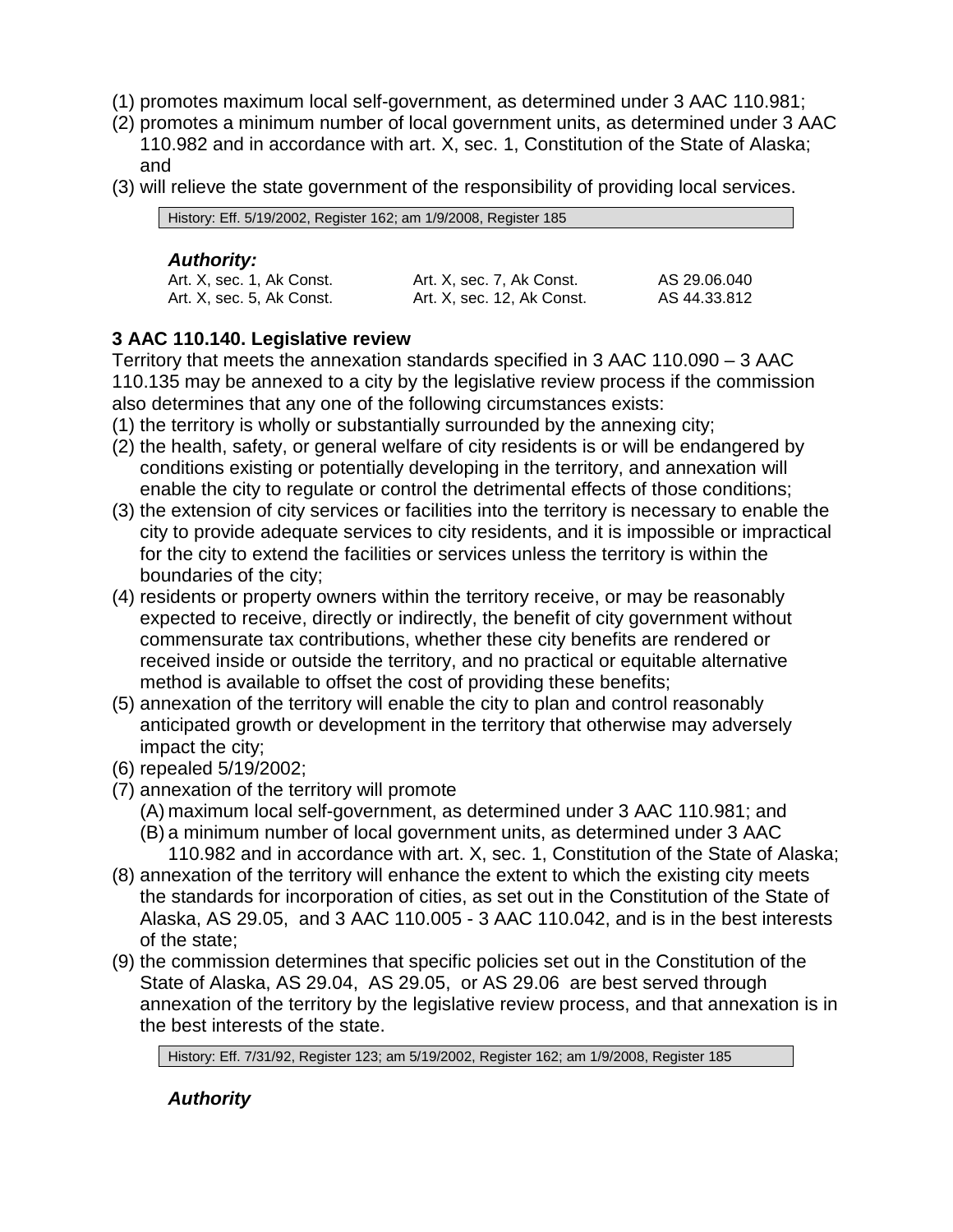| Art. X, sec. 1, Ak Const. | Art. X, sec. 12, Ak Const. | AS 44.33.812 |
|---------------------------|----------------------------|--------------|
| Art. X, sec. 7, Ak Const. | AS 29.06.040               |              |

## <span id="page-9-0"></span>**3 AAC 110.150. Local action**

Territory contiguous to the annexing city, that meets the annexation standards specified in 3 AAC 110.090 - 3 AAC 110.135 and has been approved for local action annexation by the commission, may be annexed to a city by any one of the following actions:

- (1) city ordinance if the territory is wholly owned by the annexing city;
- (2) city ordinance and a petition signed by all the voters and property owners of the territory;
- (3) approval by a majority of votes on the question cast by voters residing in (A) the territory; and
	- (B) the annexing city;
- (4) repealed 1/9/2008;
- (5) repealed 1/9/2008.

History: Eff. 7/31/92, Register 123; am 5/19/2002, Register 162; am 1/9/2008, Register 185

### *Authority:*

Art. X, sec. 1, Ak Const. Art. X, sec. 7, Ak Const.

Art. X, sec. 12, Ak Const. AS 29.06.040

AS 44.33.812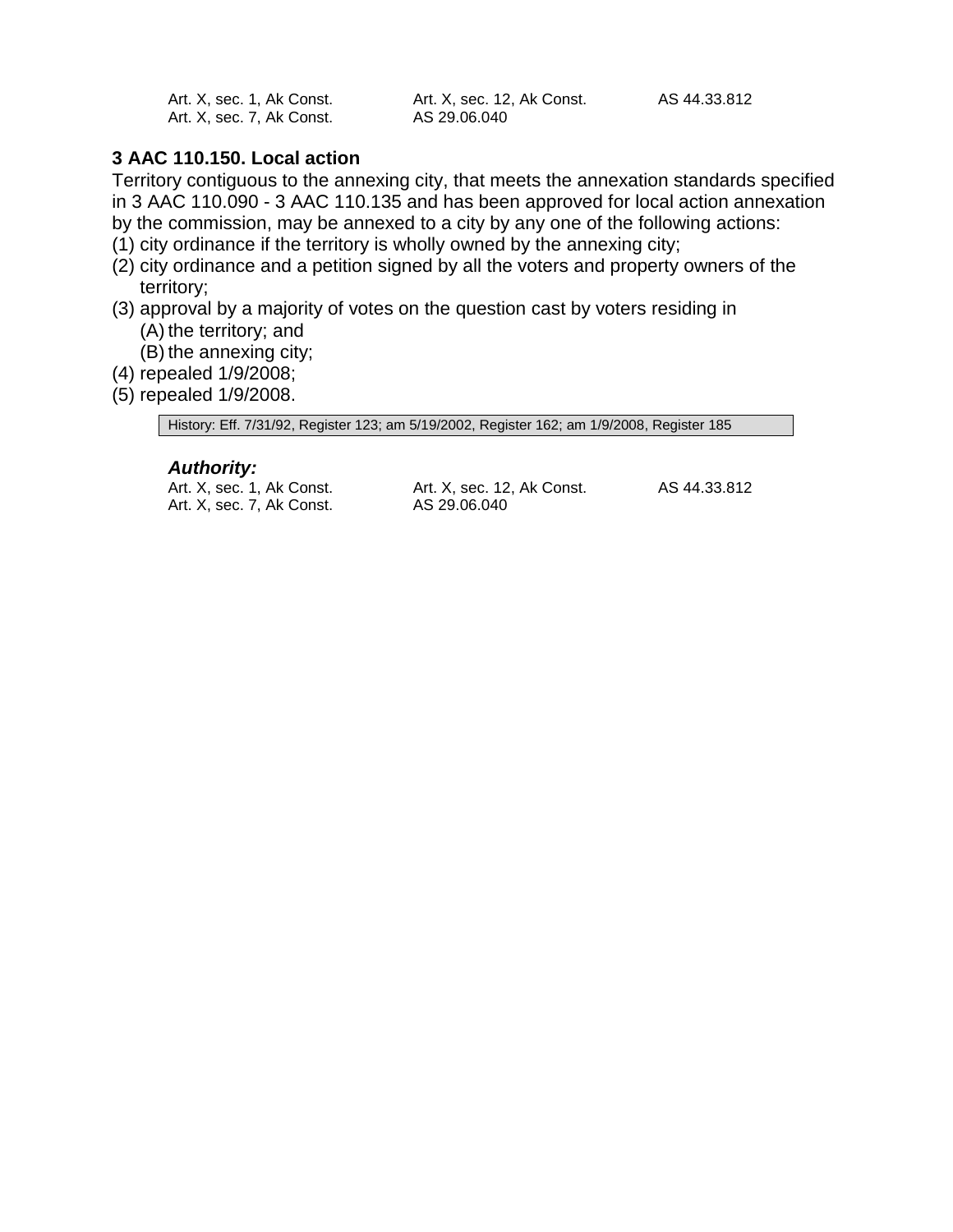# **Article 14 General Provisions**

#### <span id="page-10-0"></span>**Section**

- **900. Transition.**
- **910. Statement of nondiscrimination.**
- **920. Determination of community.**
- **970. Determination of essential municipal services.**
- **980. (Repealed).**
- **981. Determination of maximum local selfgovernment.**
- **982. Minimum number of local government units.**
- **990. Definitions.**

#### *Annotations*

Publisher's note: As of Register 185 (April 2008), new Article 11 was added and former Article 11 was renumbered as present Article 12, and subsequent articles were numbered accordingly.

### <span id="page-10-1"></span>**3 AAC 110.900. Transition**

- (a) A petition for incorporation, annexation, merger, or consolidation must include a practical plan that demonstrates the capacity of the municipal government to extend essential municipal services into the boundaries proposed for change in the shortest practicable time after the effective date of the proposed change. A petition for municipal detachment or dissolution under AS 29.06, or a city reclassification under AS 29.04, must include a practical plan demonstrating the transition or termination of municipal services in the shortest practicable time after detachment, dissolution, or city reclassification.
- (b) Each petition must include a practical plan for the assumption of all relevant and appropriate powers, duties, rights, and functions presently exercised by an existing borough, city, unorganized borough service area, or other appropriate entity located within the boundaries proposed for change. The plan must be prepared in consultation with the officials of each existing borough, city, and unorganized borough service area and must be designed to effect an orderly, efficient, and economical transfer within the shortest practicable time, not to exceed two years after the effective date of the proposed change.
- (c) Each petition must include a practical plan for the transfer and integration of all relevant and appropriate assets and liabilities of an existing borough, city, unorganized borough service area, and other entity located within the boundaries proposed for change. The plan must be prepared in consultation with the officials of each existing borough, city, and unorganized borough service area wholly or partially included within the boundaries proposed for change and must be designed to effect an orderly, efficient, and economical transfer within the shortest practicable time, not to exceed two years after the date of the proposed change. The plan must specifically address procedures that ensure that the transfer and integration occur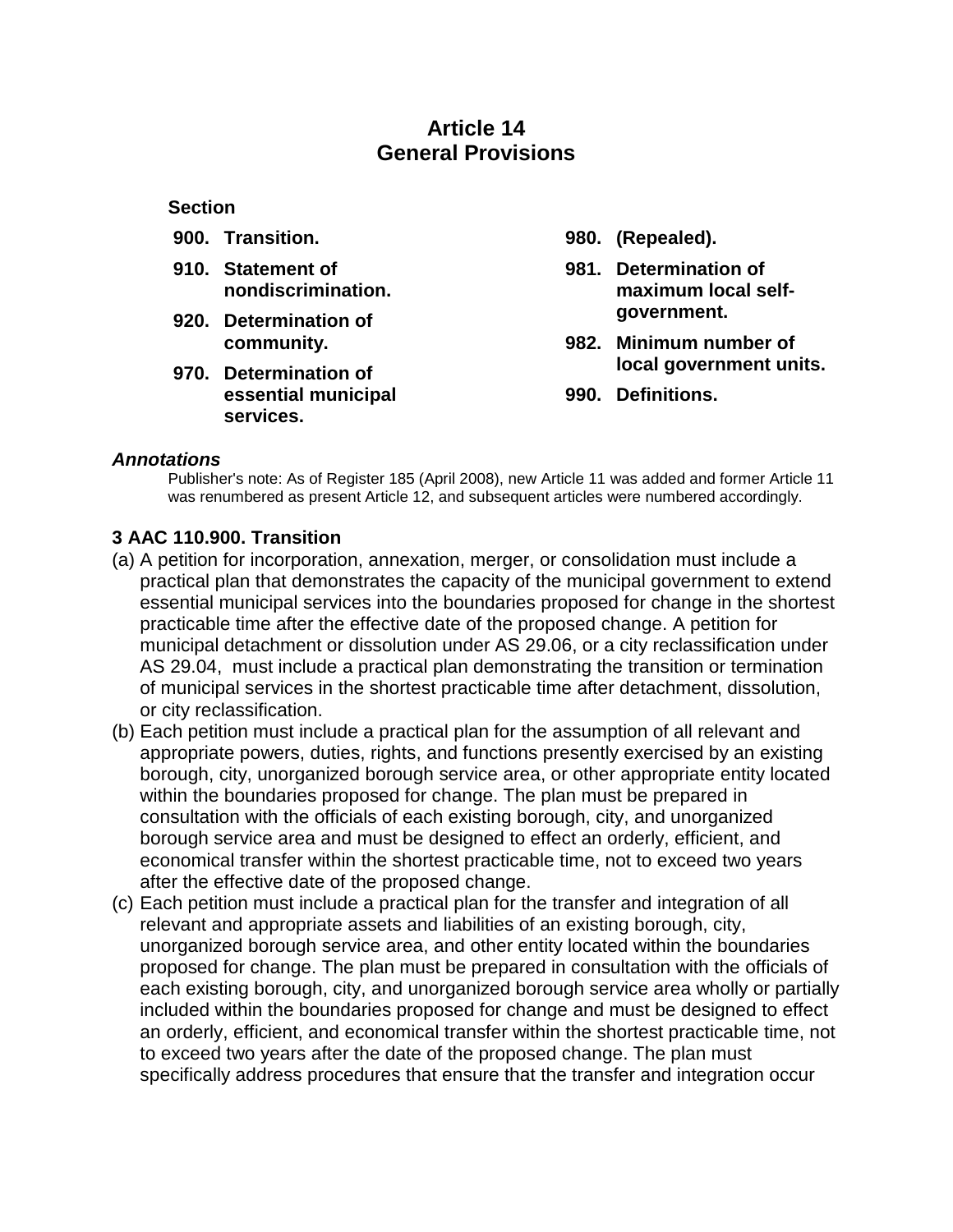without loss of value in assets, loss of credit reputation, or a reduced bond rating for liabilities.

- (d) Before approving a proposed change, the commission may require that all boroughs, cities, unorganized borough service areas, or other entities wholly or partially included within the boundaries of the proposed change execute an agreement prescribed or approved by the commission for the assumption of powers, duties, rights, and functions, and for the transfer and integration of assets and liabilities.
- (e) The transition plan must state the names and titles of all officials of each existing borough, city, and unorganized borough service area that were consulted by the petitioner. The dates on which that consultation occurred and the subject addressed during that consultation must also be listed.
- (f) If a prospective petitioner has been unable to consult with officials of an existing borough, city, or unorganized borough service area because those officials have chosen not to consult or were unavailable during reasonable times to consult with a prospective petitioner, the prospective petitioner may request that the commission waive the requirement for consultation with those officials. The request for a waiver must document all attempts by the prospective petitioner to consult with officials of each existing borough, city, and unorganized borough service area. If the commission determines that the prospective petitioner acted in good faith and that further efforts to consult with the officials would not be productive in a reasonable period of time, the commission may waive the requirement for consultation.

History: Eff. 7/31/92, Register 123; am 5/19/2002, Register 162; am 1/9/2008, Register 185

#### *Authority:*

Art. X, sec. 1, Ak Const. Art. X, sec. 3, Ak Const. Art. X, sec. 7, Ak Const. Art. X, sec. 12, Ak Const. AS 29.04.040

AS 29.05.100 AS 29.05.130 AS 29.05.140 AS 29.06.040 AS 29.06.090

AS 29.06.130 AS 29.06.150 AS 29.06.160 AS 44.33.812

#### <span id="page-11-0"></span>**3 AAC 110.910. Statement of nondiscrimination**

A petition will not be approved by the commission if the effect of the proposed change denies any person the enjoyment of any civil or political right, including voting rights, because of race, color, creed, sex, or national origin.

History: Eff. 7/31/92, Register 123

#### *Authority:*

Art. X, sec. 12, Ak Const. AS 44.33.812

#### *Publisher's note:*

As of Register 185 (April 2008), the heading to this section is set out in the supplement to show a change in the heading as it appears in the main pamphlet.

#### <span id="page-11-1"></span>**3 AAC 110.920. Determination of community**

- (a) In determining whether a settlement comprises a community, the commission may consider relevant factors, including whether the
	- (1) settlement is inhabited by at least 25 permanent residents;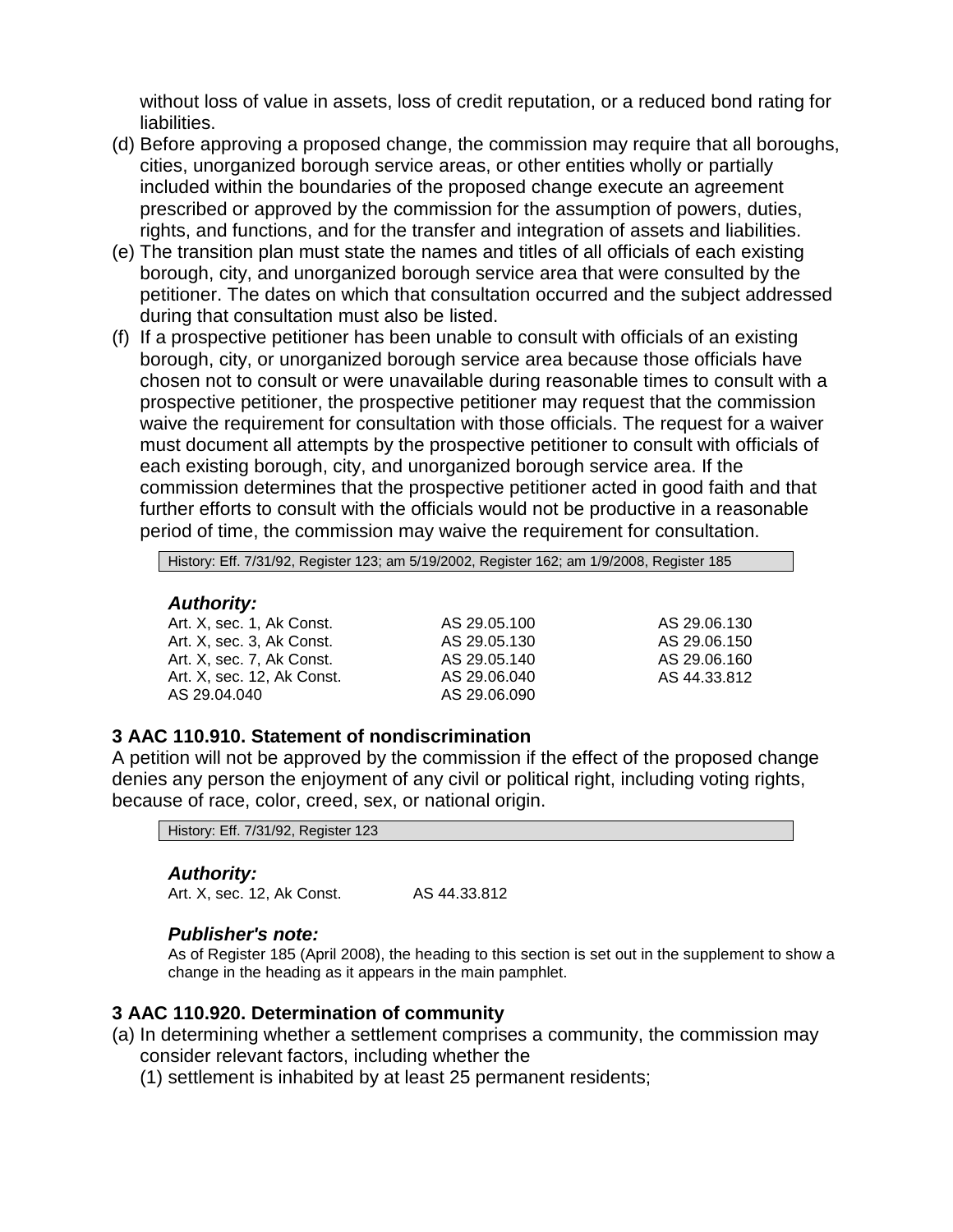- (2) the permanent residents live in a geographical proximity that allows frequent personal contacts and interaction; and
- (3) the permanent residents at a location are a discrete and identifiable social unit, as indicated by such factors as resident public school enrollment, number of sources of employment, voter registration, precinct boundaries, permanency of dwelling units, and the number of commercial or industrial establishments, community services, and service centers.
- (b) Absent a specific and persuasive showing to the contrary, the commission will presume that a population does not constitute a community if
	- (1) public access to or the right to reside at the location of the population is restricted; or
	- (2) repealed 1/9/2008;
	- (3) the location of the population is provided by an employer and is occupied as a condition of employment primarily by persons who do not consider the place to be their permanent residence.
- (c) A city that absorbs one or more municipalities through merger comprises a single community. A city that is formed through the consolidation of one or more municipalities comprises a single community.

History: Eff. 7/31/92, Register 123; am 5/19/2002, Register 162; am 1/9/2008, Register 185

### *Authority:*

Art. X, sec. 1, Ak Const. Art. X, sec. 3, Ak Const. Art. X, sec. 7, Ak Const. Art. X, sec. 12, Ak Const. AS 44.33.812

## <span id="page-12-0"></span>**3 AAC 110.970. Determination of essential municipal services**

- (a) If a provision of this chapter calls for the identification of essential municipal services for a borough, the commission will determine those services to consist of those mandatory and discretionary powers and facilities that
	- (1) are reasonably necessary to the area; and
	- (2) promote maximum local self-government.
- (b) The commission may determine essential municipal services for a borough to include
	- (1) assessing the value of taxable property if the proposed or existing borough proposes to levy or levies a property tax;
	- (2) levying and collecting taxes if the proposed or existing borough proposes to levy or levies taxes;
	- (3) establishing, maintaining, and operating a system of public schools on an areawide basis as provided in AS 14.14.065;
	- (4) planning, platting, and land use regulation; and
	- (5) other services that the commission considers reasonably necessary to meet the borough governmental needs of the residents of the area.
- (c) If a provision of this chapter calls for the identification of essential municipal services for a city, the commission will determine those services to consist of those mandatory and discretionary powers and facilities that
	- (1) are reasonably necessary to the community;
	- (2) promote maximum, local self-government; and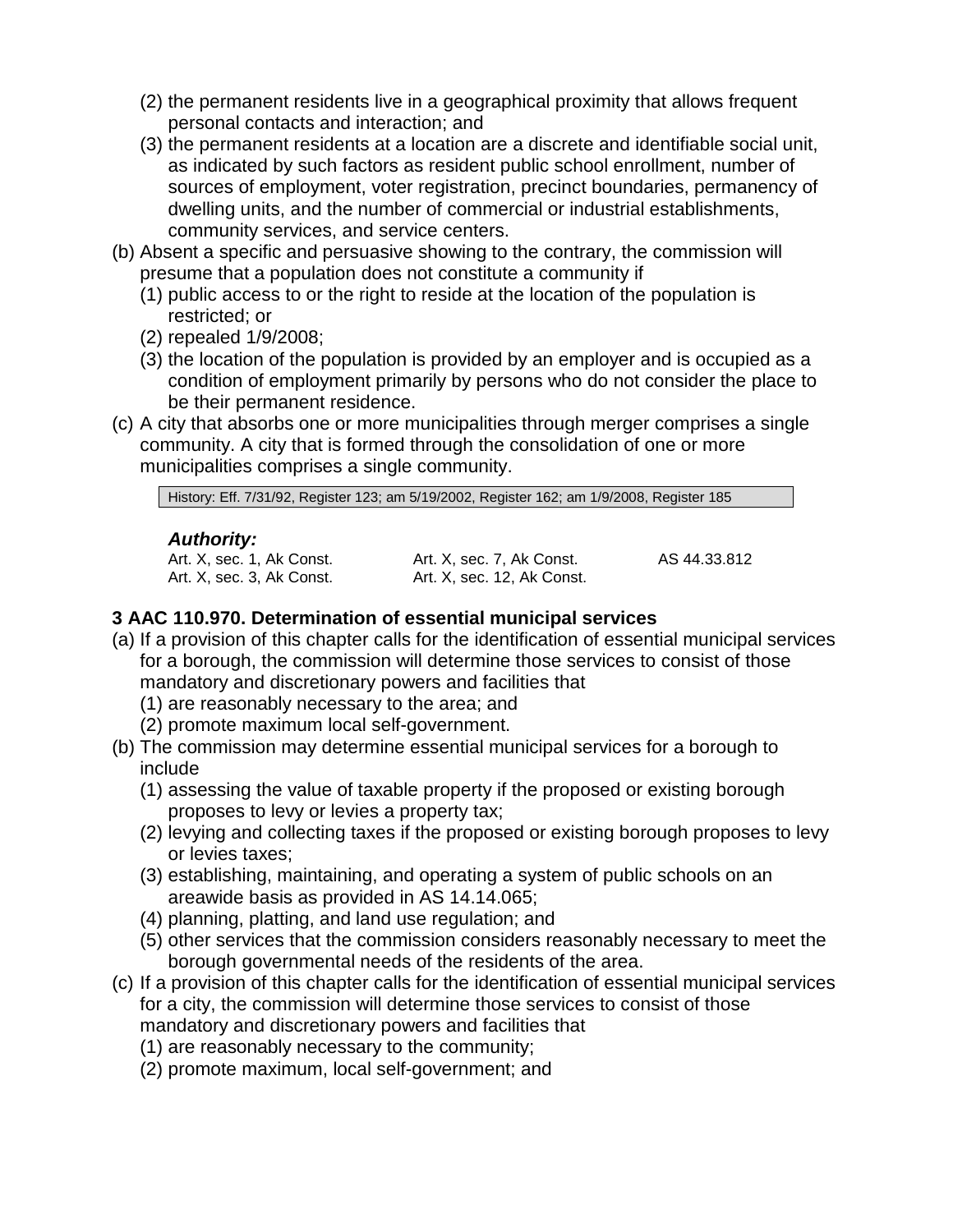- (3) cannot be provided more efficiently and more effectively by the creation or modification of some other political subdivision of the state.
- (d) The commission may determine essential municipal services for a city to include
	- (1) levying taxes;
	- (2) for a city in the unorganized borough, assessing the value of taxable property;
	- (3) levying and collecting taxes;
	- (4) for a first class or home rule city in the unorganized borough, establishing, maintaining, and operating a system of public schools within the city as provided in AS 14.14.065;
	- (5) public safety protection;
	- (6) planning, platting, and land use regulation; and
	- (7) other services that the commission considers reasonably necessary to meet the local governmental needs of the residents of the community.

| History: Eff. 5/19/2002, Register 162; am 1/9/2008, Register 185 |              |              |  |
|------------------------------------------------------------------|--------------|--------------|--|
| <b>Authority:</b>                                                |              |              |  |
| Art. X, sec. 1, Ak Const.                                        | AS 29.05.011 | AS 29.06.130 |  |
| Art. X, sec. 3, Ak Const.                                        | AS 29.05.031 | AS 29.06.450 |  |
| Art. X, sec. 7, Ak Const.                                        | AS 29.05.100 | AS 29.06.500 |  |
| Art. X, sec. 12, Ak Const.                                       | AS 29.06.040 | AS 44.33.812 |  |
| AS 29.04.040                                                     | AS 29.06.090 |              |  |

## <span id="page-13-0"></span>**3 AAC 110.980. Determination of best interests of the state**

Repealed.

History: Eff. 5/19/2002, Register 162; repealed 1/9/2008, Register 185

## <span id="page-13-1"></span>**3 AAC 110.981. Determination of maximum local self-government**

In determining whether a proposed boundary change promotes maximum local selfgovernment under art. X, sec. 1, Constitution of the State of Alaska, the commission will consider

- (1) for borough incorporation, whether the proposal would extend local government on a regional scale to a significant area and population of the unorganized borough;
- (2) for borough annexation, whether the proposal would extend local government to portions of the unorganized borough;
- (3) for merger or consolidation of municipalities, whether the proposal would expand or diminish the level of local government currently provided by the municipalities being merged or consolidated;
- (4) for borough detachment, whether the
	- (A) proposal would
		- (i) diminish the provision of local government to the area and population being detached; or
		- (ii) detrimentally affect the capacity of the remnant borough to serve the local government needs of its residents; and
	- (B) local government needs of the detached area can be adequately met by an existing local government;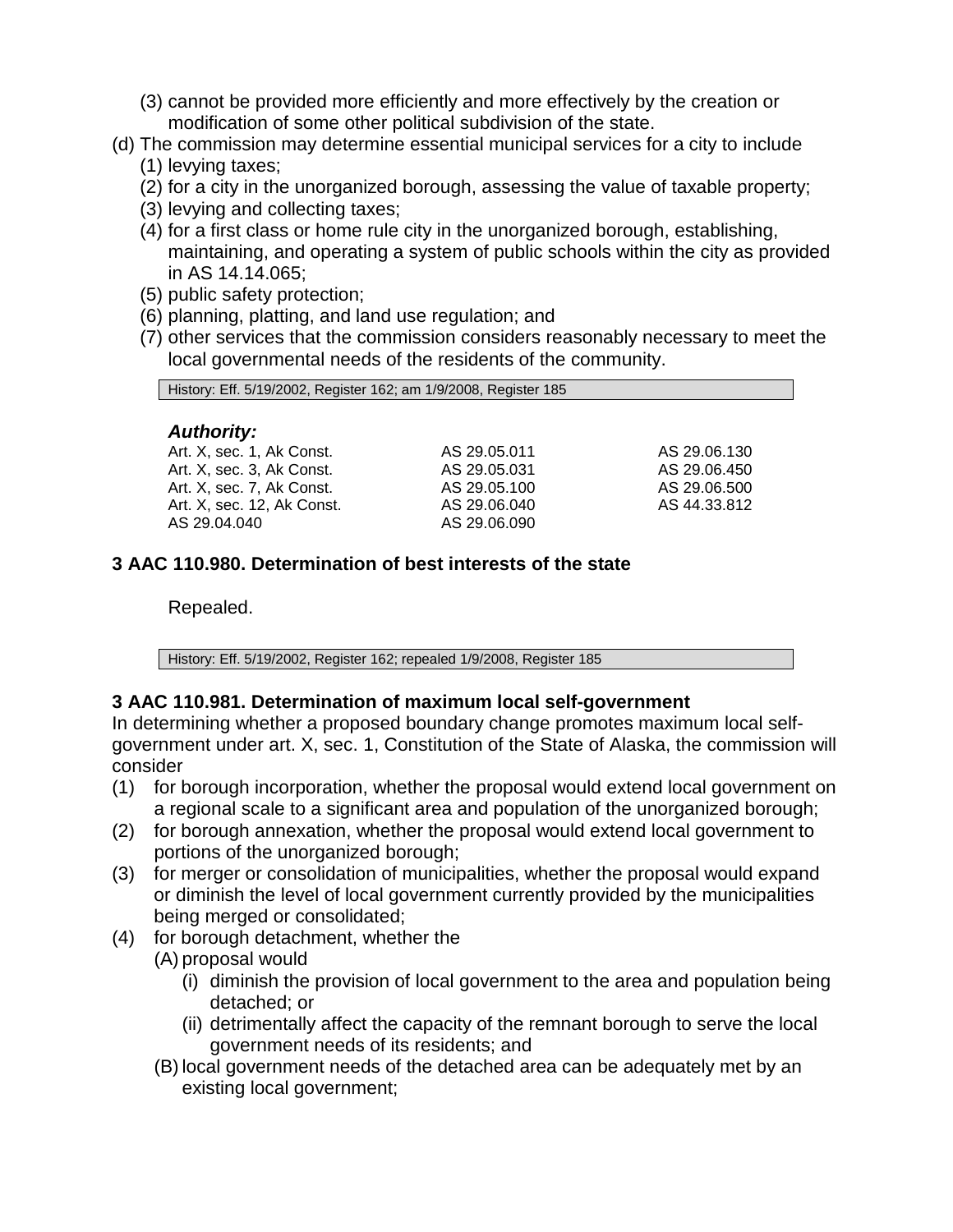- (5) for borough dissolution, whether the proposal substantiates that the provision of local government is no longer necessary or supportable for the area;
- (6) for deunification, whether the proposal substantiates that the provision of local government is not diminished by deunification or that deunification could lead to better local government by incorporation of other local governments better suited to needs of the area and population;
- (7) for city incorporation or annexation in the unorganized borough, whether the proposal would extend local government to territory and population of the unorganized borough where no local government currently exists;
- (8) for city incorporation or annexation in an organized borough, whether the proposal would extend local government to territory or population of the organized borough where local government needs cannot be met by the borough on an areawide or nonareawide basis, by annexation to an existing city, or through an existing borough service area;
- (9) for city detachment in an organized borough, whether the
	- (A) proposal would
		- (i) diminish the provision of local government to the territory and population being detached; or
		- (ii) detrimentally affect the capacity of the remnant city to serve the local government needs of its residents; and
	- (B) local government needs of the territory and population to be detached can be adequately met by the borough;
- (10) for city detachment in the unorganized borough, whether the
	- (A) proposal would
		- (i) diminish the provision of local government to the territory and population being detached; or
		- (ii) detrimentally affect the capacity of the remnant city to provide local government services; and
	- (B) local government needs of the detached territory and population can be adequately met by another existing local government;
- (11) for city dissolution in an organized borough, whether the proposal substantiates that the
	- (A) provision of local government is no longer necessary or supportable for the territory; or
	- (B) local government needs of the territory could be better provided by the borough;
- (12) for city dissolution in the unorganized borough, whether the proposal substantiates that the
	- (A) provision of local government is no longer necessary or supportable for the territory; or
	- (B) local government needs of the territory could be better provided by a governmental organization other than the city;
- (13) for city reclassification, whether the proposal would expand or diminish the provision of local government to the territory being reclassified;
- (14) whether the petition proposes incorporation of a home rule municipality.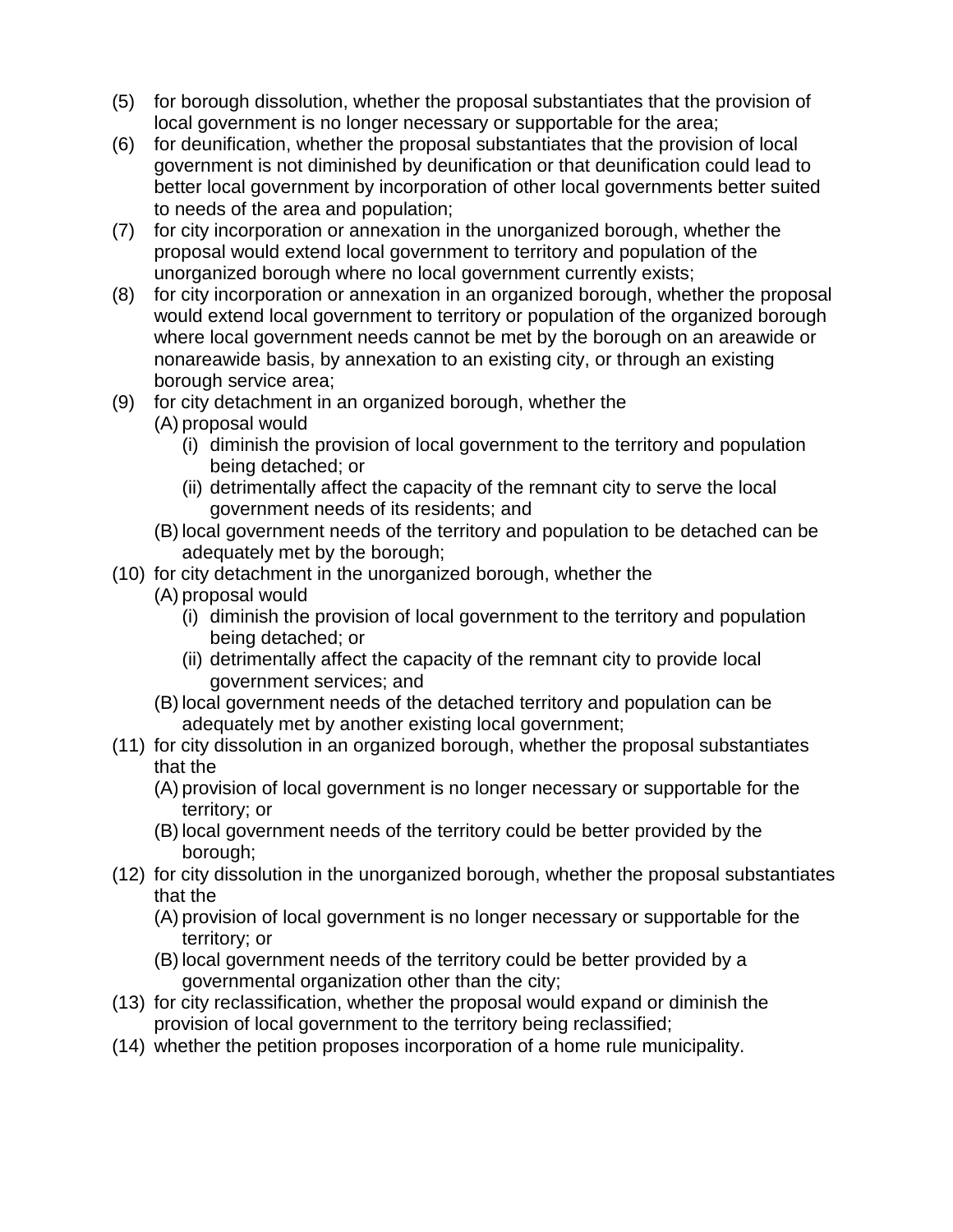#### *Authority:*

| Art. X. sec. 1. Ak Const.  | AS 29.04.040 | AS 29.06.090 |
|----------------------------|--------------|--------------|
| Art. X, sec. 3, Ak Const.  | AS 29.05.011 | AS 29.06.130 |
| Art. X. sec. 5. Ak Const.  | AS 29.05.031 | AS 29.06.450 |
| Art. X. sec. 7. Ak Const.  | AS 29.05.100 | AS 29.06.500 |
| Art. X, sec. 12, Ak Const. | AS 29.06.040 | AS 44.33.812 |

#### <span id="page-15-0"></span>**3 AAC 110.982. Minimum number of local government units**

Among the factors to be considered in determining whether a proposed boundary change promotes a minimum number of local government units in accordance with art. X, sec. 1, Constitution of the State of Alaska, the commission will consider

- (1) for borough incorporation, whether a new borough will be created from the unorganized borough and whether the proposed boundaries maximize an area and population with common interests;
- (2) for borough annexation, whether the jurisdictional boundaries of an existing borough are being enlarged rather than promoting the incorporation of a new borough and whether the proposed boundaries maximize an area and population with common interests;
- (3) for borough merger or consolidation, whether the merged or consolidated borough minimizes the number of local government units and whether the boundaries of the merged or consolidated borough maximize an area and population with common interests;
- (4) for borough detachment, whether the detached area by itself is likely to be incorporated as an organized borough;
- (5) for deunification of a unified municipality, whether
	- (A) incorporation of one or more new cities is likely to occur as a result of the proposed action, and, if so, the reasons why a new incorporation is or will be needed; or
	- (B) the action is proposed as an alternative to detachment of area and incorporation of one or more new boroughs;
- (6) for city incorporation, whether incorporation of a new city is the only means by which residents of the territory can receive essential municipal services;
- (7) for city annexation, whether the jurisdictional boundaries of an existing city are being enlarged rather than promoting the incorporation of a new city or creation of a new borough service area;
- (8) for city merger or consolidation, whether the merged or consolidated city minimizes the number of local government units;
- (9) for city detachment, whether the detached area, by itself, is likely to be incorporated as a new city.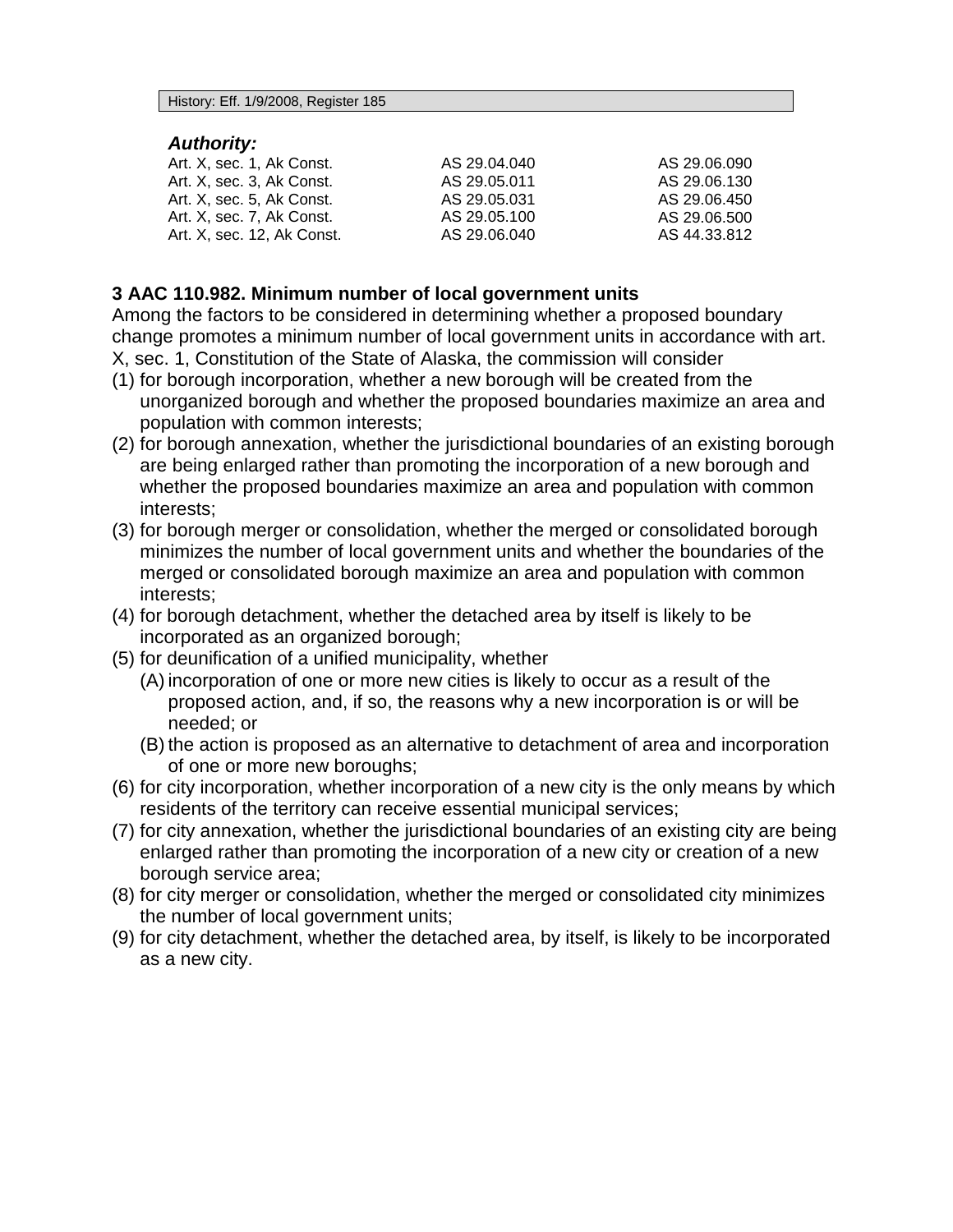#### *Authority:*

| Art. X, sec. 1, Ak Const.  | AS 29.04.040 | AS 29.06.090 |
|----------------------------|--------------|--------------|
| Art. X, sec. 3, Ak Const.  | AS 29.05.011 | AS 29.06.130 |
| Art. X, sec. 5, Ak Const.  | AS 29.05.031 | AS 29.06.450 |
| Art. X. sec. 7. Ak Const.  | AS 29.05.100 | AS 29.06.500 |
| Art. X. sec. 12. Ak Const. | AS 29.06.040 | AS 44.33.812 |

## <span id="page-16-0"></span>**3 AAC 110.990. Definitions**

Unless the context indicates otherwise, in this chapter

- (1) "borough" means a general law borough, a home rule borough, or a unified municipality;
- (2) repealed 1/9/2008;
- (3) "commission" means the Local Boundary Commission;<br>(4) "commissioner" means the commissioner of commerce.
- "commissioner" means the commissioner of commerce, community, and economic development;
- (5) a "community" means a social unit comprised of 25 or more permanent residents as determined under 3 AAC 110.920;
- (6) "contiguous" means, with respect to area, territory, or property, adjacent, adjoining, and touching; contiguous area, territory, or property includes area, territory, or property separated by public rights-of-way;
- (7) "department" means the Department of Commerce, Community, and Economic Development;
- (8) "mandatory power" means an authorized act, duty, or obligation required by law to be performed or fulfilled by a municipality in the course of its fiduciary obligations to citizens and taxpayers; "mandatory power" includes one or more of the following: (A) assessing the value of taxable property, and levying and collecting taxes;
	- (B) providing education, public safety, public health, and sanitation services;
	- (C)planning, platting and land use regulation;
	- (D)conducting elections; and
	- (E) other acts, duties, or obligations required by law to meet the local governmental needs within the boundaries proposed for change;
- (9) "model borough boundaries" means those boundaries set out in the commission's publications
	- (A) Model Borough Boundaries, revised as of June 1997 and adopted by reference; and
	- (B) Unorganized Areas of Alaska That Meet Borough Incorporation Standards: A Report by the Alaska Local Boundary Commission to the Alaska Legislature Pursuant to Chapter 53, Session Laws of Alaska 2002, dated February 2003 and adopted by reference;
- (10) "permanent resident" means a person who has maintained a principal domicile within the boundaries proposed for change under this chapter for at least 30 days immediately preceding the date of acceptance of a petition by the department and who shows no intent to remove that principal domicile at any time during the pendency of a petition before the commission;
- (11) "political subdivision" means a borough or city organized and operated under state law;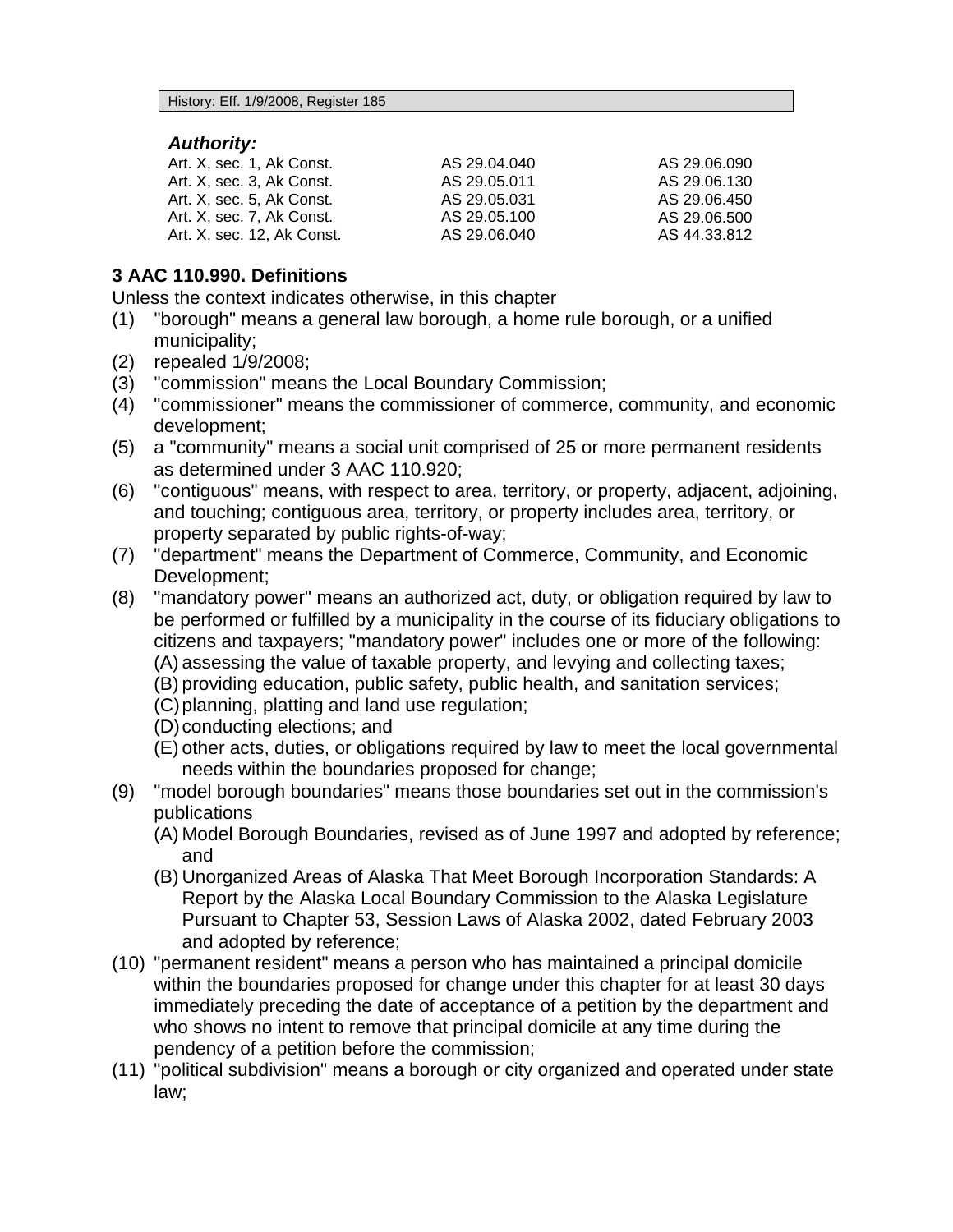- (12) "property owner" means a legal person holding a vested fee simple interest in the surface estate of any real property including submerged lands;
- (13) "regional educational attendance area" means an educational service area established in the unorganized borough under AS 14.08.031 by the department; "regional educational attendance area" includes the territory within the boundaries of a
	- (A) home rule city in that area;
	- (B) first class city in that area; or
	- (C)federal transfer regional educational attendance area formed under ch. 66, SLA 1985 in that area;
- (14) "witnesses with expertise in matters relevant to the proposed change" means individuals who are
	- (A) specialists in relevant subjects, including municipal finance, municipal law, public safety, public works, public utilities, and municipal planning; or
	- (B) long-standing members of the community or region that are directly familiar with social, cultural, economic, geographic, and other characteristics of the community or region;
- (15) "area" means the geographical lands and submerged lands forming the boundaries described in a petition regarding a borough government or forming the boundaries of an incorporated borough;
- (16) "boundary change" means the type of action the commission takes to create, alter, or abolish a municipal government; "boundary change" includes
	- (A) annexation, consolidation, detachment, dissolution, incorporation, and merger of boroughs or cities; and
	- (B) reclassification of cities if jurisdictional boundaries for public school districts are affected;
- (17) "city" has the meaning given in AS 29.71.800;
- (18) "consolidation" has the meaning given in AS 29.71.800;
- (19) "debt" means an obligation or alleged obligation of a municipality to pay money; "debt" includes funded debt and floating debt;
- (20) "deunification" and "deunify" mean to change a unified municipality into a nonunified home rule borough;
- (21) "floating debt" means a municipal obligation that is payable on demand;
- (22) "funded debt" means a municipal obligation
	- (A) evidenced by bonds payable at a time beyond the current fiscal year of their issue, with periodic payment of interest; and
	- (B) for which provision is made for payment by future taxation;
- (23) "merger" has the meaning given in AS 29.71.800;
- (24) "numerical identifier" has the meaning given in AS 15.60.010;
- (25) "non-unified home rule borough" means a home rule borough in which a city government does or could exist;
- (26) "person" has the meaning given in AS 01.10.060;
- (27) "public right-of-way" means a public easement or public property that is or may be used for a street, an alley, or another public purpose;
- (28) "region"
	- (A) means a relatively large area of geographical lands and submerged lands that may include multiple communities, all or most of which share similar attributes